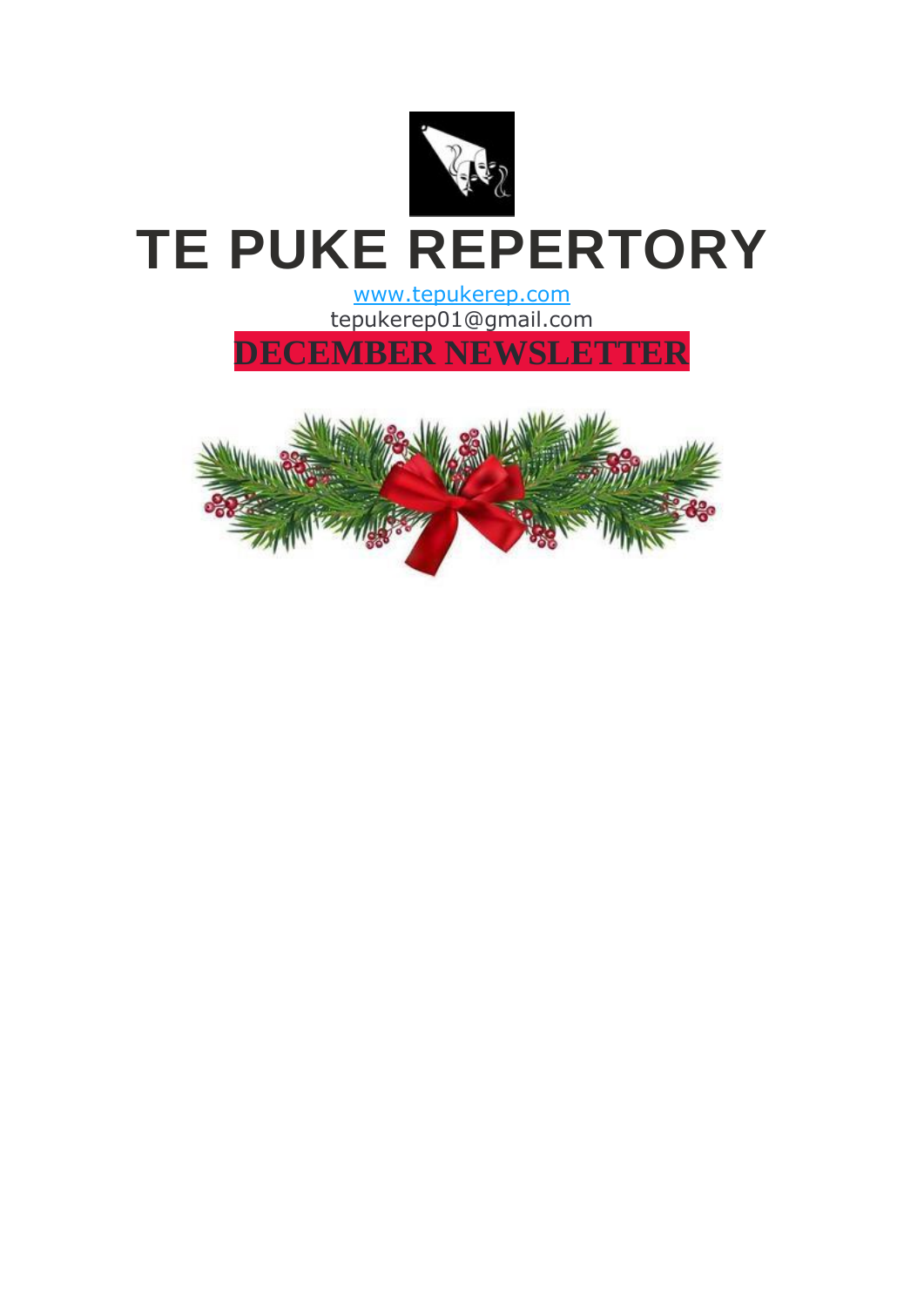

## **END YEAR BASH - THIS SUNDAY**

**WHEN:** Sunday 19 Dec, 5 pm **BYO :** Refreshments and pot luck shared meal. **GIFT :** Home-made, upcycled or recycled gift. *Entertainment to follow.*

We're a diverse lot and the cultural arts bring people of all beliefs and values together with mutual respect and it is always our intention to be as inclusive as possible. However, as a venue operator we have to choose under the Covid "traffic light" system whether we operate with or without vaccine